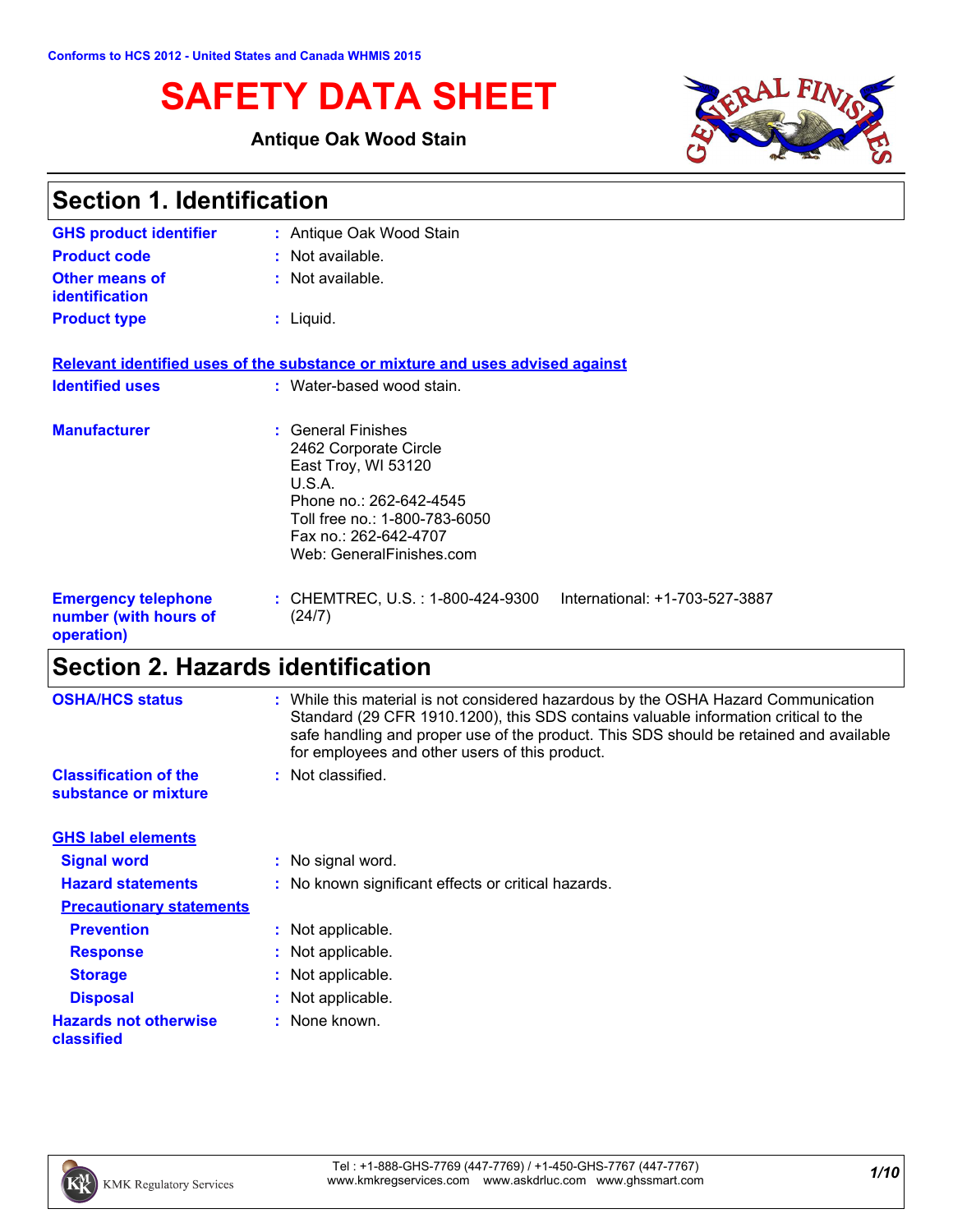

### **Section 3. Composition/information on ingredients**

**Substance/mixture :**

- Mixture
- **Other means of identification**
- **:** Not available.
- Propane-1,2-diol ≥3 ≤5 57-55-6 **Ingredient name % CAS number**

Any concentration shown as a range is to protect confidentiality or is due to batch variation.

**There are no additional ingredients present which, within the current knowledge of the supplier and in the concentrations applicable, are classified as hazardous to health or the environment and hence require reporting in this section.**

**Occupational exposure limits, if available, are listed in Section 8.**

### **Section 4. First aid measures**

**Description of necessary first aid measures**

| <b>Eye contact</b>  | : Immediately flush eyes with plenty of water, occasionally lifting the upper and lower<br>eyelids. Check for and remove any contact lenses. Get medical attention if irritation<br>occurs.                                                                                                                                                            |
|---------------------|--------------------------------------------------------------------------------------------------------------------------------------------------------------------------------------------------------------------------------------------------------------------------------------------------------------------------------------------------------|
| <b>Inhalation</b>   | : Remove victim to fresh air and keep at rest in a position comfortable for breathing. Get<br>medical attention if symptoms occur.                                                                                                                                                                                                                     |
| <b>Skin contact</b> | : Flush contaminated skin with plenty of water. Get medical attention if symptoms occur.                                                                                                                                                                                                                                                               |
| <b>Ingestion</b>    | : Wash out mouth with water. Remove victim to fresh air and keep at rest in a position<br>comfortable for breathing. If material has been swallowed and the exposed person is<br>conscious, give small quantities of water to drink. Do not induce vomiting unless<br>directed to do so by medical personnel. Get medical attention if symptoms occur. |

#### **Most important symptoms/effects, acute and delayed**

| <b>Potential acute health effects</b> |                                                     |  |  |
|---------------------------------------|-----------------------------------------------------|--|--|
| Eye contact                           | : No known significant effects or critical hazards. |  |  |
| <b>Inhalation</b>                     | : No known significant effects or critical hazards. |  |  |
| <b>Skin contact</b>                   | : No known significant effects or critical hazards. |  |  |
| <b>Ingestion</b>                      | : No known significant effects or critical hazards. |  |  |
| Over-exposure signs/symptoms          |                                                     |  |  |
| Eye contact                           | : No known significant effects or critical hazards. |  |  |
| <b>Inhalation</b>                     | : No known significant effects or critical hazards. |  |  |
| <b>Skin contact</b>                   | : No known significant effects or critical hazards. |  |  |
| <b>Ingestion</b>                      | : No known significant effects or critical hazards. |  |  |

#### **Indication of immediate medical attention and special treatment needed, if necessary**

| <b>Notes to physician</b>         | : Treat symptomatically. Contact poison treatment specialist immediately if large<br>quantities have been ingested or inhaled. |
|-----------------------------------|--------------------------------------------------------------------------------------------------------------------------------|
| <b>Specific treatments</b>        | : No specific treatment.                                                                                                       |
| <b>Protection of first-aiders</b> | No action shall be taken involving any personal risk or without suitable training.                                             |

#### **See toxicological information (Section 11)**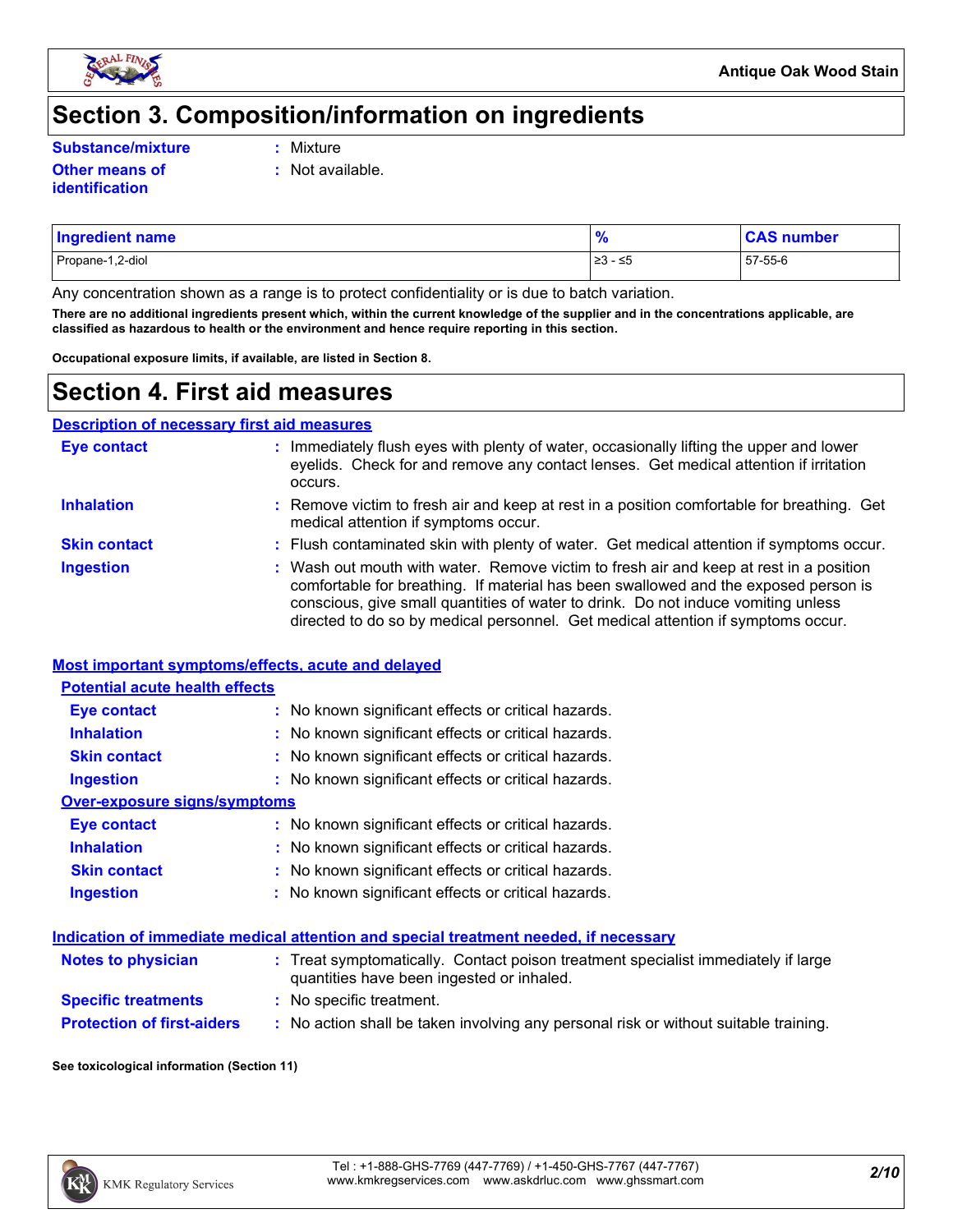

# **Section 5. Fire-fighting measures**

| <b>Extinguishing media</b>                               |                                                                                                                                                                                                     |
|----------------------------------------------------------|-----------------------------------------------------------------------------------------------------------------------------------------------------------------------------------------------------|
| <b>Suitable extinguishing</b><br>media                   | $\therefore$ In case of fire, use water spray (fog), foam, dry chemical or CO <sub>2</sub> .                                                                                                        |
| <b>Unsuitable extinguishing</b><br>media                 | : None known.                                                                                                                                                                                       |
| <b>Specific hazards arising</b><br>from the chemical     | : In a fire or if heated, a pressure increase will occur and the container may burst.                                                                                                               |
| <b>Hazardous thermal</b><br>decomposition products       | : Decomposition products may include the following materials:<br>carbon dioxide<br>carbon monoxide                                                                                                  |
| <b>Special protective actions</b><br>for fire-fighters   | : Promptly isolate the scene by removing all persons from the vicinity of the incident if<br>there is a fire. No action shall be taken involving any personal risk or without suitable<br>training. |
| <b>Special protective</b><br>equipment for fire-fighters | : Fire-fighters should wear appropriate protective equipment and self-contained breathing<br>apparatus (SCBA) with a full face-piece operated in positive pressure mode.                            |

# **Section 6. Accidental release measures**

| <b>Personal precautions, protective equipment and emergency procedures</b> |                                                                                                                                                                                                                                                                                                                                                                                                                                                                                                                                                                                            |  |
|----------------------------------------------------------------------------|--------------------------------------------------------------------------------------------------------------------------------------------------------------------------------------------------------------------------------------------------------------------------------------------------------------------------------------------------------------------------------------------------------------------------------------------------------------------------------------------------------------------------------------------------------------------------------------------|--|
| For non-emergency<br>personnel                                             | : No action shall be taken involving any personal risk or without suitable training.<br>Evacuate surrounding areas. Keep unnecessary and unprotected personnel from<br>entering. Do not touch or walk through spilled material. Put on appropriate personal<br>protective equipment.                                                                                                                                                                                                                                                                                                       |  |
| <b>For emergency responders :</b>                                          | If specialized clothing is required to deal with the spillage, take note of any information in<br>Section 8 on suitable and unsuitable materials. See also the information in "For non-<br>emergency personnel".                                                                                                                                                                                                                                                                                                                                                                           |  |
| <b>Environmental precautions</b>                                           | : Avoid dispersal of spilled material and runoff and contact with soil, waterways, drains<br>and sewers. Inform the relevant authorities if the product has caused environmental<br>pollution (sewers, waterways, soil or air).                                                                                                                                                                                                                                                                                                                                                            |  |
| <b>Methods and materials for containment and cleaning up</b>               |                                                                                                                                                                                                                                                                                                                                                                                                                                                                                                                                                                                            |  |
| <b>Spill</b>                                                               | : Stop leak if without risk. Move containers from spill area. Prevent entry into sewers,<br>water courses, basements or confined areas. Wash spillages into an effluent treatment<br>plant or proceed as follows. Contain and collect spillage with non-combustible,<br>absorbent material e.g. sand, earth, vermiculite or diatomaceous earth and place in<br>container for disposal according to local regulations (see Section 13). Dispose of via a<br>licensed waste disposal contractor. Note: see Section 1 for emergency contact<br>information and Section 13 for waste disposal. |  |

## **Section 7. Handling and storage**

#### **Precautions for safe handling**

| <b>Protective measures</b>                       | : Put on appropriate personal protective equipment (see Section 8).                                                                                                                                                                                                    |
|--------------------------------------------------|------------------------------------------------------------------------------------------------------------------------------------------------------------------------------------------------------------------------------------------------------------------------|
| <b>Advice on general</b><br>occupational hygiene | : Eating, drinking and smoking should be prohibited in areas where this material is<br>handled, stored and processed. Workers should wash hands and face before eating,<br>drinking and smoking. See also Section 8 for additional information on hygiene<br>measures. |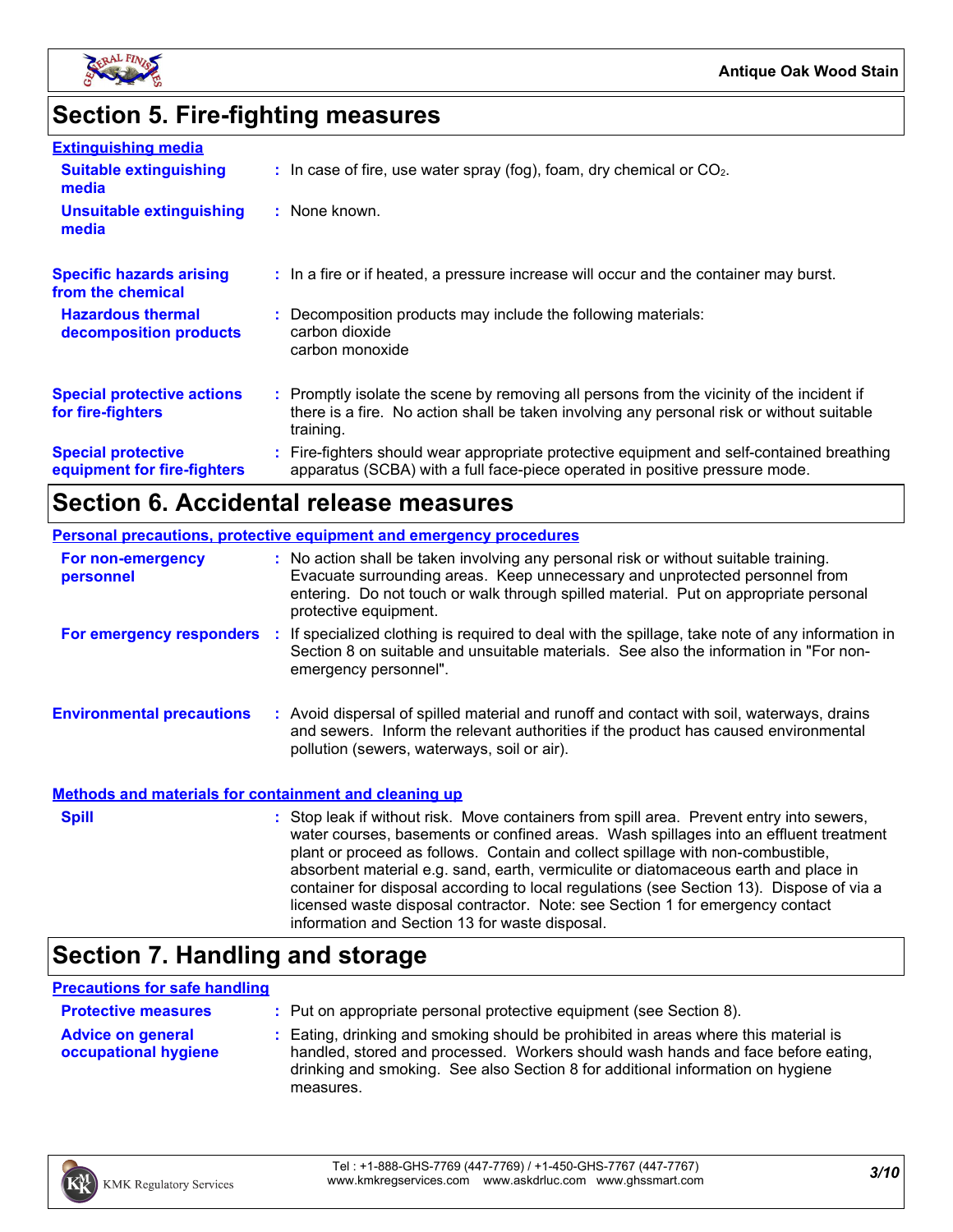

### **Section 7. Handling and storage**

|                          | <b>Conditions for safe storage, :</b> Store in accordance with local regulations. Store in original container protected from |
|--------------------------|------------------------------------------------------------------------------------------------------------------------------|
| including any            | direct sunlight in a dry, cool and well-ventilated area, away from incompatible materials                                    |
| <b>incompatibilities</b> | (see Section 10) and food and drink. Keep container tightly closed and sealed until                                          |
|                          | ready for use. Containers that have been opened must be carefully resealed and kept                                          |
|                          | upright to prevent leakage. Do not store in unlabeled containers. Use appropriate                                            |
|                          | containment to avoid environmental contamination. See Section 10 for incompatible                                            |
|                          | materials before handling or use.                                                                                            |

### **Section 8. Exposure controls/personal protection**

#### **Control parameters**

### **United States**

#### **Occupational exposure limits**

| Ingredient name  | <b>Exposure limits</b>                                                    |
|------------------|---------------------------------------------------------------------------|
| Propane-1,2-diol | AIHA WEEL (United States, 10/2011).<br>TWA: 10 mg/m <sup>3</sup> 8 hours. |

#### **Canada**

#### **Occupational exposure limits**

| <b>Ingredient name</b> | <b>Exposure limits</b>                                                                                                                                                                                          |
|------------------------|-----------------------------------------------------------------------------------------------------------------------------------------------------------------------------------------------------------------|
| Propane-1,2-diol       | CA Ontario Provincial (Canada, 7/2015).<br>TWA: 10 mg/m <sup>3</sup> 8 hours. Form: Aerosol only<br>TWA: 155 mg/m <sup>3</sup> 8 hours. Form: Vapor and aerosol<br>TWA: 50 ppm 8 hours. Form: Vapor and aerosol |

| <b>Appropriate engineering</b><br><b>controls</b> | : Good general ventilation should be sufficient to control worker exposure to airborne<br>contaminants.                                                          |
|---------------------------------------------------|------------------------------------------------------------------------------------------------------------------------------------------------------------------|
| <b>Environmental exposure</b><br><b>controls</b>  | : Emissions from ventilation or work process equipment should be checked to ensure<br>they comply with the requirements of environmental protection legislation. |

| <b>Individual protection measures</b> |                                                                                                                                                                                                                                                                                                                                                                                                   |
|---------------------------------------|---------------------------------------------------------------------------------------------------------------------------------------------------------------------------------------------------------------------------------------------------------------------------------------------------------------------------------------------------------------------------------------------------|
| <b>Hygiene measures</b>               | : Wash hands, forearms and face thoroughly after handling chemical products, before<br>eating, smoking and using the lavatory and at the end of the working period.<br>Appropriate techniques should be used to remove potentially contaminated clothing.<br>Wash contaminated clothing before reusing. Ensure that eyewash stations and safety<br>showers are close to the workstation location. |
| <b>Eye/face protection</b>            | : Safety eyewear complying with an approved standard should be used when a risk<br>assessment indicates this is necessary to avoid exposure to liquid splashes, mists,<br>gases or dusts. If contact is possible, the following protection should be worn, unless<br>the assessment indicates a higher degree of protection: safety glasses with side-shields.                                    |
| <b>Skin protection</b>                |                                                                                                                                                                                                                                                                                                                                                                                                   |
| <b>Hand protection</b>                | : Chemical-resistant, impervious gloves complying with an approved standard should be<br>worn at all times when handling chemical products if a risk assessment indicates this is<br>necessary.                                                                                                                                                                                                   |
| <b>Body protection</b>                | : Personal protective equipment for the body should be selected based on the task being<br>performed and the risks involved and should be approved by a specialist before<br>handling this product.                                                                                                                                                                                               |
| <b>Other skin protection</b>          | : Appropriate footwear and any additional skin protection measures should be selected<br>based on the task being performed and the risks involved and should be approved by a<br>specialist before handling this product.                                                                                                                                                                         |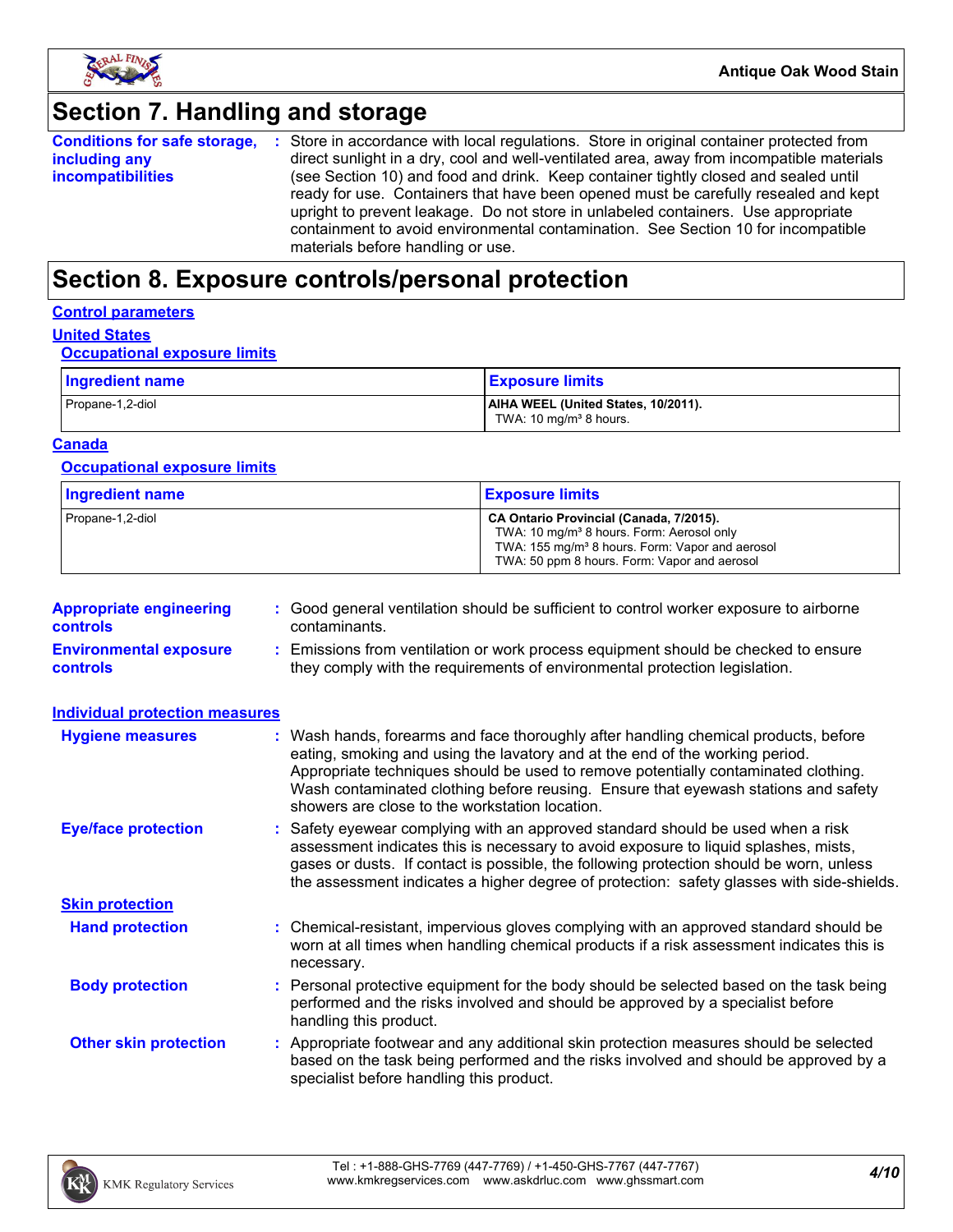

### **Section 8. Exposure controls/personal protection**

Based on the hazard and potential for exposure, select a respirator that meets the appropriate standard or certification. Respirators must be used according to a respiratory protection program to ensure proper fitting, training, and other important aspects of use.

### **Section 9. Physical and chemical properties**

| <b>Appearance</b>                                 |    |                     |
|---------------------------------------------------|----|---------------------|
| <b>Physical state</b>                             |    | Liquid. [Viscous.]  |
| <b>Color</b>                                      |    | Brown/Red           |
| Odor                                              |    | Not available.      |
| <b>Odor threshold</b>                             |    | Not available.      |
| рH                                                |    | 8 to 9              |
| <b>Melting point</b>                              |    | Not available.      |
| <b>Boiling point</b>                              |    | Not available.      |
| <b>Flash point</b>                                |    | Not available.      |
| <b>Evaporation rate</b>                           |    | Not available.      |
| <b>Flammability (solid, gas)</b>                  |    | Not available.      |
| Lower and upper explosive<br>(flammable) limits   |    | Not available.      |
| <b>Vapor pressure</b>                             |    | Not available.      |
| <b>Vapor density</b>                              |    | Not available.      |
| <b>Relative density</b>                           |    | 1.02                |
| <b>Solubility</b>                                 |    | : Soluble in water. |
| <b>Partition coefficient: n-</b><br>octanol/water |    | Not available.      |
| <b>Auto-ignition temperature</b>                  |    | Not available.      |
| <b>Decomposition temperature</b>                  |    | Not available.      |
| <b>Viscosity</b>                                  |    | Not available.      |
| <b>VOC content</b>                                |    | 177.448 g/L         |
| Flow time (ISO 2431)                              | ř, | Not available.      |

### **Section 10. Stability and reactivity**

| <b>Reactivity</b>                            | : No specific test data related to reactivity available for this product or its ingredients.              |
|----------------------------------------------|-----------------------------------------------------------------------------------------------------------|
| <b>Chemical stability</b>                    | : The product is stable.                                                                                  |
| <b>Possibility of hazardous</b><br>reactions | : Under normal conditions of storage and use, hazardous reactions will not occur.                         |
| <b>Conditions to avoid</b>                   | : Protect from freezing.                                                                                  |
| <b>Incompatible materials</b>                | : Reactive or incompatible with the following materials: oxidizing materials.                             |
| <b>Hazardous decomposition</b><br>products   | : Under normal conditions of storage and use, hazardous decomposition products should<br>not be produced. |

*5/10* Tel : +1-888-GHS-7769 (447-7769) / +1-450-GHS-7767 (447-7767) www.kmkregservices.com www.askdrluc.com www.ghssmart.com

**Respiratory protection :**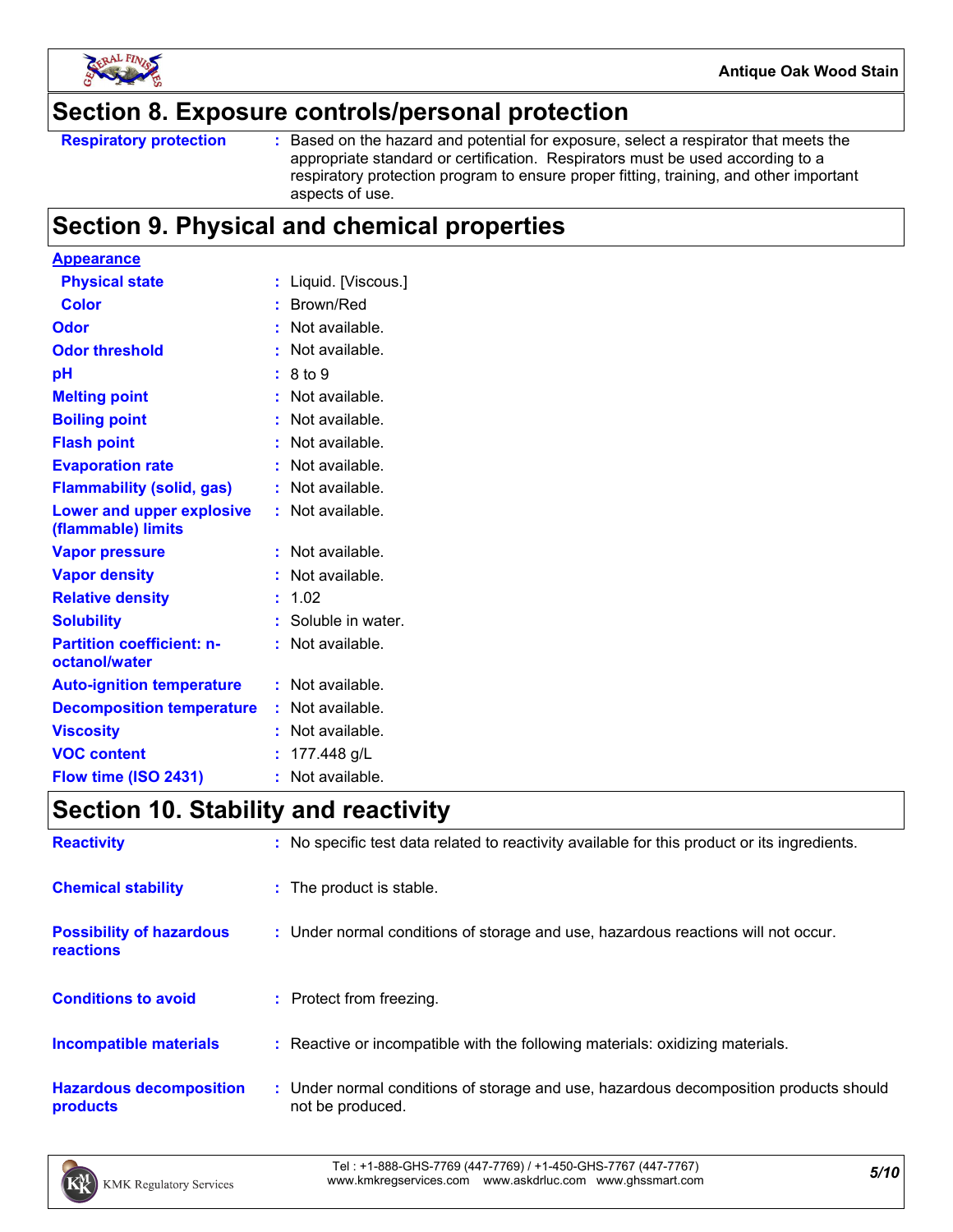

## **Section 11. Toxicological information**

#### **Information on toxicological effects**

#### **Acute toxicity**

| <b>Product/ingredient name</b> | <b>Result</b>            | <b>Species</b> | <b>Dose</b>            | <b>Exposure</b> |
|--------------------------------|--------------------------|----------------|------------------------|-----------------|
| Propane-1,2-diol               | LD50 Dermal<br>LD50 Oral | Rabbit<br>Rat  | 20800 mg/kg<br>20 g/kg |                 |

#### **Irritation/Corrosion**

| <b>Product/ingredient name</b> | <b>Result</b>                                | <b>Species</b>   | <b>Score</b> | <u>  Exposure</u>         | <b>Observation</b> |
|--------------------------------|----------------------------------------------|------------------|--------------|---------------------------|--------------------|
| Propane-1,2-diol               | Eves - Mild irritant<br>Eves - Mild irritant | Rabbit<br>Rabbit |              | 24 hours 500 mg<br>100 mg |                    |
|                                |                                              |                  |              |                           |                    |

#### **Sensitization**

There is no data available.

#### **Mutagenicity**

There is no data available.

#### **Carcinogenicity**

There is no data available.

#### **Reproductive toxicity**

There is no data available.

#### **Teratogenicity**

There is no data available.

#### **Specific target organ toxicity (single exposure)**

There is no data available.

#### **Specific target organ toxicity (repeated exposure)**

There is no data available.

#### **Aspiration hazard**

There is no data available.

| Information on the likely<br>routes of exposure | : Dermal contact. Eye contact. Inhalation. Ingestion. |
|-------------------------------------------------|-------------------------------------------------------|
| <b>Potential acute health effects</b>           |                                                       |
| <b>Eye contact</b>                              | : No known significant effects or critical hazards.   |
| <b>Inhalation</b>                               | : No known significant effects or critical hazards.   |
| <b>Skin contact</b>                             | : No known significant effects or critical hazards.   |

#### **Ingestion :** No known significant effects or critical hazards.

| <u>Symptoms related to the physical, chemical and toxicological characteristics</u> |                                                     |  |  |  |
|-------------------------------------------------------------------------------------|-----------------------------------------------------|--|--|--|
| Eye contact                                                                         | : No known significant effects or critical hazards. |  |  |  |
| <b>Inhalation</b>                                                                   | : No known significant effects or critical hazards. |  |  |  |
| <b>Skin contact</b>                                                                 | : No known significant effects or critical hazards. |  |  |  |
| <b>Ingestion</b>                                                                    | : No known significant effects or critical hazards. |  |  |  |

#### **Delayed and immediate effects and also chronic effects from short and long term exposure**

| <b>Short term exposure</b>                   |                                                     |
|----------------------------------------------|-----------------------------------------------------|
| <b>Potential immediate</b><br><b>effects</b> | : No known significant effects or critical hazards. |
| <b>Potential delaved effects</b>             | : No known significant effects or critical hazards. |

*6/10* Tel : +1-888-GHS-7769 (447-7769) / +1-450-GHS-7767 (447-7767) www.kmkregservices.com www.askdrluc.com www.ghssmart.com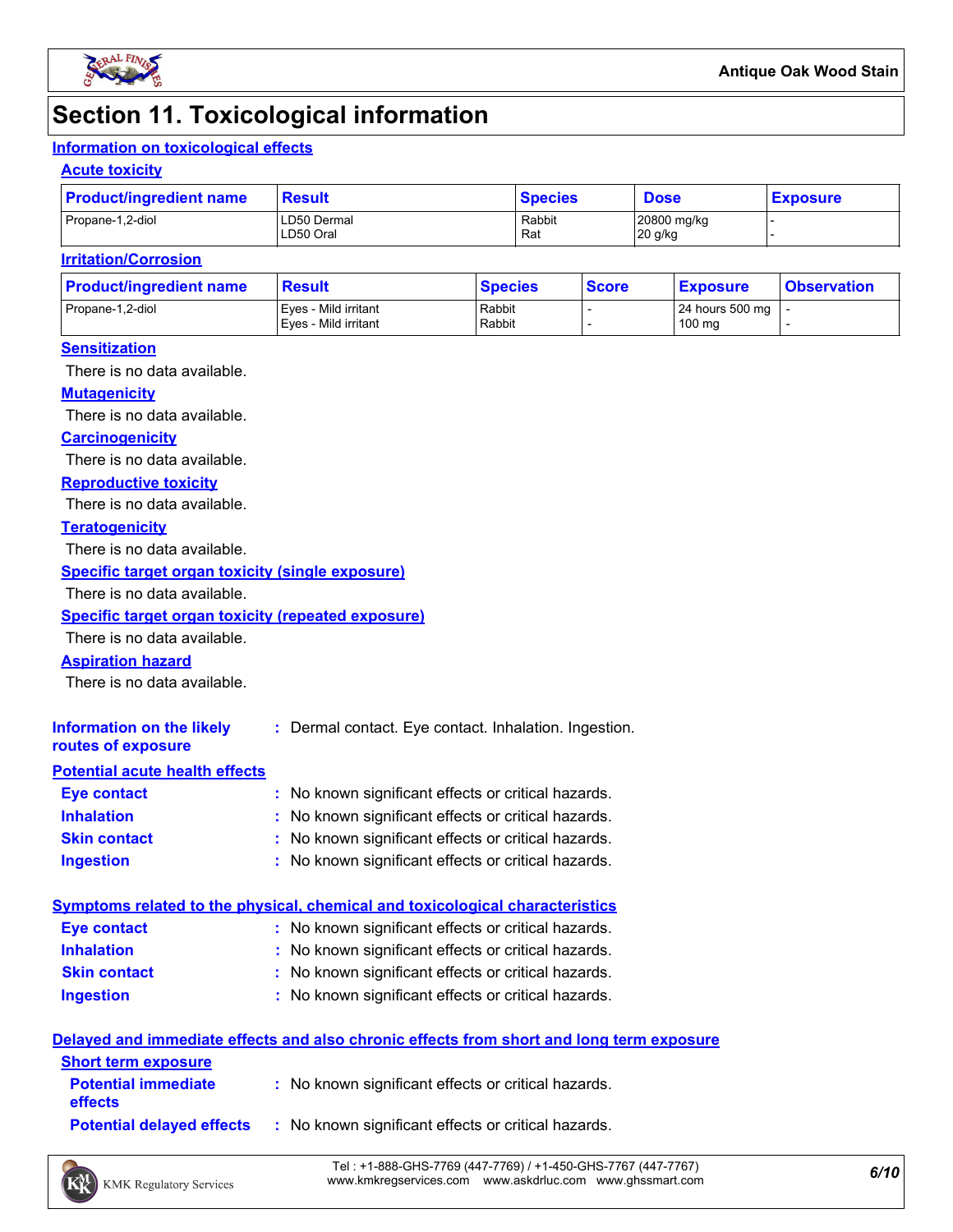

### **Section 11. Toxicological information**

| <b>Long term exposure</b>               |                                                     |
|-----------------------------------------|-----------------------------------------------------|
| <b>Potential immediate</b><br>effects   | : No known significant effects or critical hazards. |
| <b>Potential delayed effects</b>        | : No known significant effects or critical hazards. |
| <b>Potential chronic health effects</b> |                                                     |
| <b>General</b>                          | : No known significant effects or critical hazards. |
| <b>Carcinogenicity</b>                  | : No known significant effects or critical hazards. |
| <b>Mutagenicity</b>                     | : No known significant effects or critical hazards. |
| <b>Teratogenicity</b>                   | : No known significant effects or critical hazards. |
| <b>Developmental effects</b>            | : No known significant effects or critical hazards. |
| <b>Fertility effects</b>                | : No known significant effects or critical hazards. |

#### **Numerical measures of toxicity**

#### **Acute toxicity estimates**

There is no data available.

### **Section 12. Ecological information**

#### **Toxicity**

| <b>Product/ingredient name</b> | <b>Result</b>                       | <b>Species</b>                   | <b>Exposure</b> |
|--------------------------------|-------------------------------------|----------------------------------|-----------------|
| Propane-1,2-diol               | Acute EC50 >110 ppm Fresh water     | Daphnia - Daphnia magna          | 48 hours        |
|                                | Acute LC50 1020000 µg/L Fresh water | Crustaceans - Ceriodaphnia dubia | 48 hours        |
|                                | Acute LC50 710000 ug/L Fresh water  | Fish - Pimephales promelas       | 96 hours        |

#### **Persistence and degradability**

There is no data available.

#### **Bioaccumulative potential**

| <b>Product/ingredient name</b> | $\mathsf{LogP}_\mathsf{ow}$ | <b>DAC</b><br><b>DUI</b> | <b>Potential</b> |
|--------------------------------|-----------------------------|--------------------------|------------------|
| Propane-1,2-diol               | 07، ا                       |                          | l low            |

#### **Mobility in soil**

| <b>Soil/water partition</b> | $:$ Not available. |
|-----------------------------|--------------------|
| <b>coefficient (Koc)</b>    |                    |

#### **Other adverse effects** : No known significant effects or critical hazards.

### **Section 13. Disposal considerations**

**Disposal methods :**

The generation of waste should be avoided or minimized wherever possible. Disposal of this product, solutions and any by-products should comply with the requirements of environmental protection and waste disposal legislation and any regional local authority requirements. Dispose of surplus and non-recyclable products via a licensed waste disposal contractor. Waste should not be disposed of untreated to the sewer unless fully compliant with the requirements of all authorities with jurisdiction. Waste packaging should be recycled. Incineration or landfill should only be considered when recycling is not feasible. This material and its container must be disposed of in a safe way. Empty containers or liners may retain some product residues. Avoid dispersal of spilled

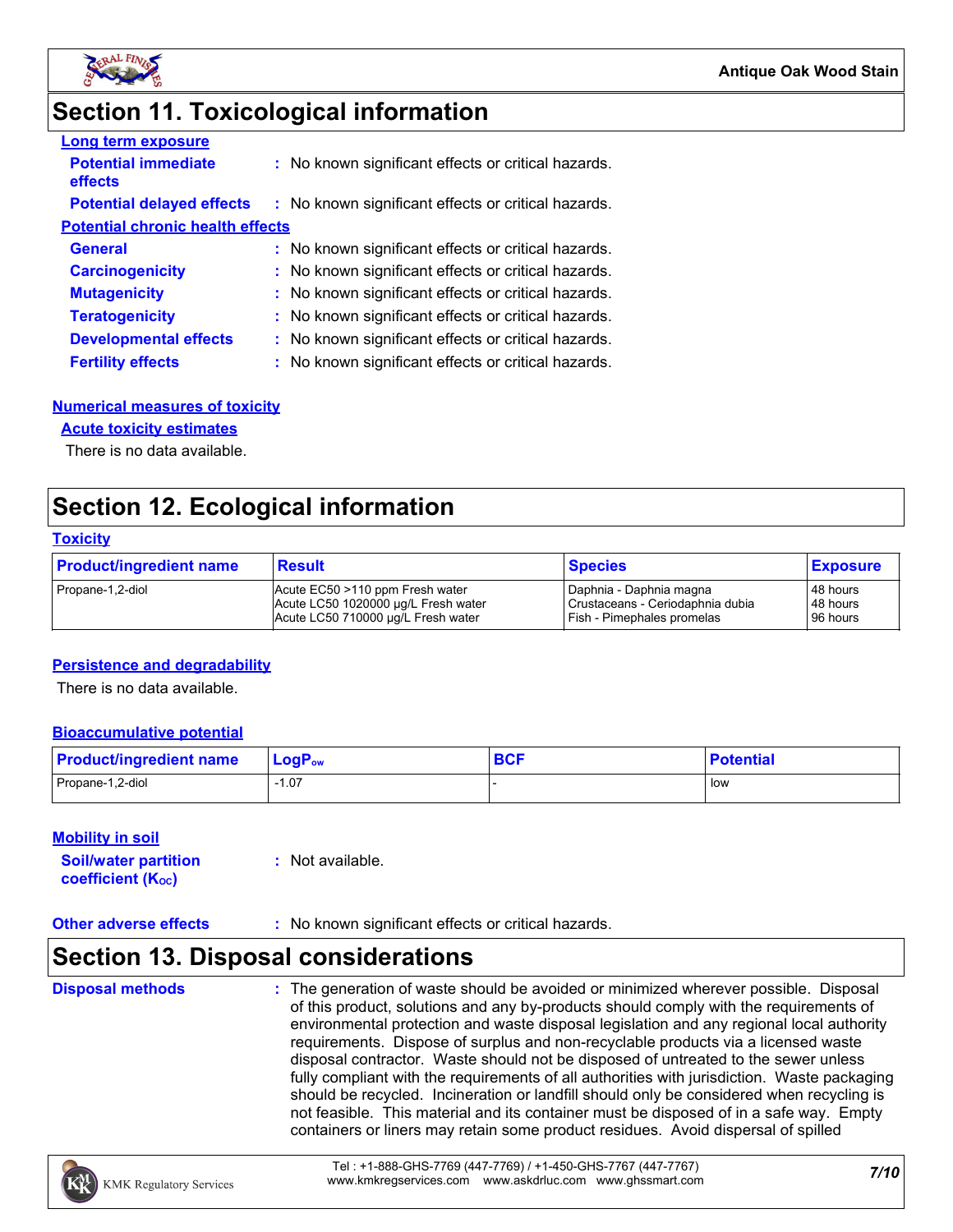

### **Section 13. Disposal considerations**

material and runoff and contact with soil, waterways, drains and sewers.

### **Section 14. Transport information**

|                                      | <b>DOT Classification</b> | <b>TDG Classification</b> | <b>IMDG</b>    | <b>IATA</b>    |
|--------------------------------------|---------------------------|---------------------------|----------------|----------------|
| <b>UN number</b>                     | Not regulated.            | Not regulated.            | Not regulated. | Not regulated. |
| <b>UN proper</b><br>shipping name    |                           |                           |                |                |
| <b>Transport</b><br>hazard class(es) |                           | -                         |                |                |
| <b>Packing group</b>                 |                           |                           |                |                |
| <b>Environmental</b><br>hazards      | No.                       | No.                       | No.            | No.            |

**AERG :** Not applicable.

**Special precautions for user Transport within user's premises:** always transport in closed containers that are **:** upright and secure. Ensure that persons transporting the product know what to do in the event of an accident or spillage.

### **Section 15. Regulatory information**

| <b>U.S. Federal regulations</b>                                                   | : TSCA 8(a) PAIR: Octamethylcyclotetrasiloxane; Poly(oxy-1,2-ethanediyl), $\alpha$ -[4-(1,1,3,3-<br>tetramethylbutyl)phenyl]- $\omega$ -hydroxy-; Poly(oxy-1,2-ethanediyl), $\alpha$ -[(1,1,3,3-<br>tetramethylbutyl)phenyl]-ω-hydroxy- |
|-----------------------------------------------------------------------------------|-----------------------------------------------------------------------------------------------------------------------------------------------------------------------------------------------------------------------------------------|
|                                                                                   | <b>TSCA 8(a) CDR Exempt/Partial exemption: Not determined</b>                                                                                                                                                                           |
|                                                                                   | United States inventory (TSCA 8b): All components are listed or exempted.                                                                                                                                                               |
|                                                                                   | Commerce control list precursor: 2,2',2"-Nitrilotriethanol                                                                                                                                                                              |
|                                                                                   | Clean Water Act (CWA) 311: Propionic acid; Propylene oxide; Cyclohexane                                                                                                                                                                 |
| <b>Clean Air Act Section 112</b><br>(b) Hazardous Air<br><b>Pollutants (HAPs)</b> | : Listed                                                                                                                                                                                                                                |
| <b>Clean Air Act Section 602</b><br><b>Class I Substances</b>                     | : Not listed                                                                                                                                                                                                                            |
| <b>Clean Air Act Section 602</b><br><b>Class II Substances</b>                    | : Not listed                                                                                                                                                                                                                            |
| <b>DEA List I Chemicals</b><br><b>(Precursor Chemicals)</b>                       | : Not listed                                                                                                                                                                                                                            |
| <b>DEA List II Chemicals</b><br><b>(Essential Chemicals)</b>                      | : Not listed                                                                                                                                                                                                                            |
| <b>SARA 302/304</b>                                                               |                                                                                                                                                                                                                                         |
| <b>Composition/information on ingredients</b>                                     |                                                                                                                                                                                                                                         |

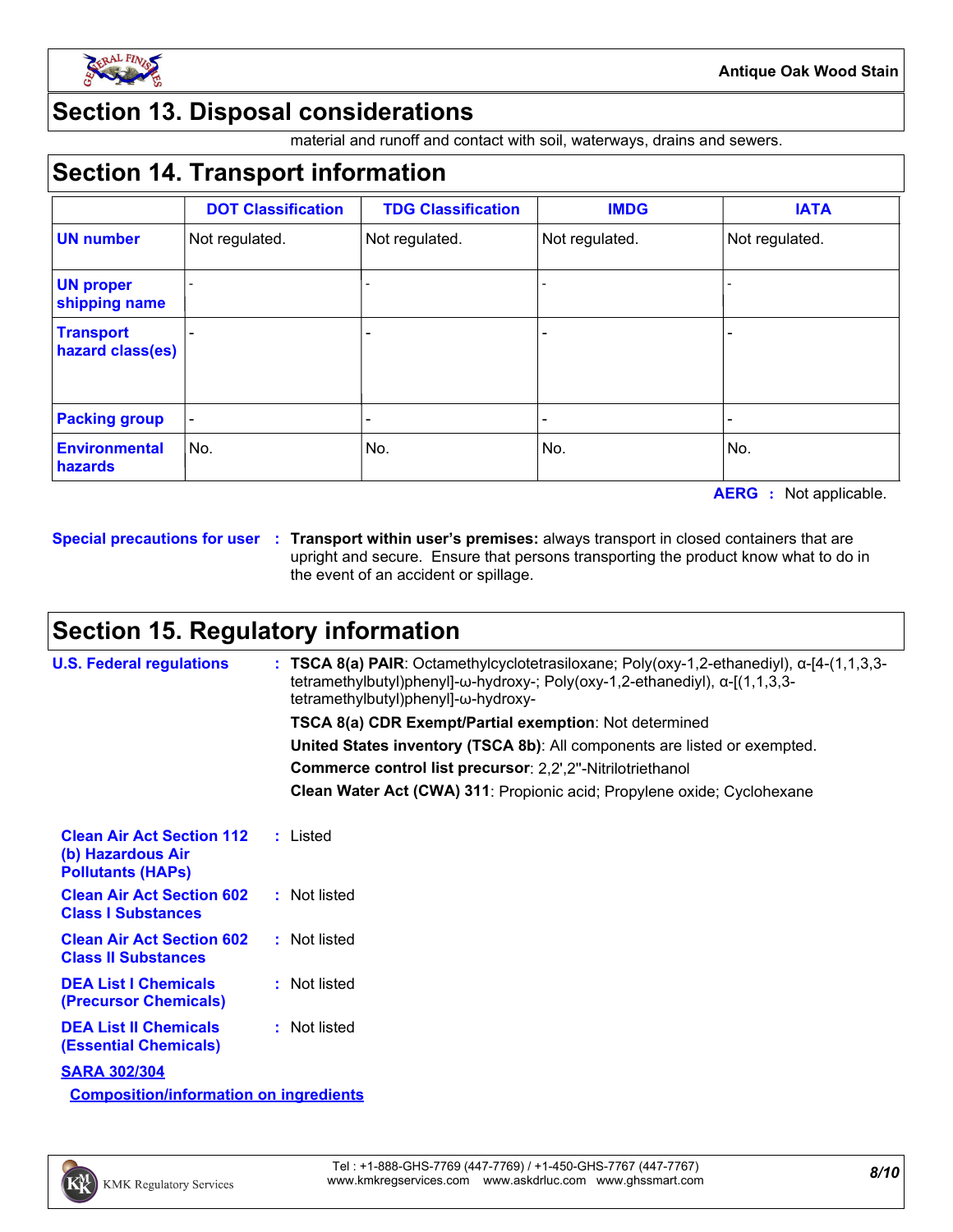

### **Section 15. Regulatory information**

|                                                |                      | <b>SARA 302 TPQ</b>   |                 | <b>SARA 304 RQ</b> |              |
|------------------------------------------------|----------------------|-----------------------|-----------------|--------------------|--------------|
| <b>Name</b>                                    | <b>EHS</b>           | (lbs)                 | (gallons)       | (lbs)              | (gallons)    |
| Hydrazine<br>Ethylene oxide<br>Propylene oxide | Yes.<br>Yes.<br>Yes. | 1000<br>1000<br>10000 | 119.9<br>1444.3 | 10<br>100          | 0.12<br>14.4 |

**SARA 304 RQ :** 3856327.9 lbs / 1750772.9 kg [453436.5 gal / 1716444 L]

#### **SARA 311/312**

**Classification :** Not applicable.

#### **Composition/information on ingredients**

| <b>Name</b>      | <b>Classification</b>                            |
|------------------|--------------------------------------------------|
| Propane-1,2-diol | SERIOUS EYE DAMAGE/ EYE IRRITATION - Category 2A |

#### **SARA 313**

There is no data available.

#### **State regulations**

**Massachusetts :**

- : None of the components are listed. **New York :** None of the components are listed.
- 
- **New Jersey :** The following components are listed: Propane-1,2-diol

**Pennsylvania :** The following components are listed: Propane-1,2-diol

#### **California Prop. 65**

**A WARNING**: This product can expose you to Ethylene oxide, which is known to the State of California to cause cancer and birth defects or other reproductive harm. This product can expose you to chemicals including Hydrazine, 1,4-Dioxane, Propylene oxide, which are known to the State of California to cause cancer, and Ethanediol, which is known to the State of California to cause birth defects or other reproductive harm. For more information go to www. P65Warnings.ca.gov.

| Ingredient name | No significant risk<br><b>level</b> | <b>Maximum</b><br>acceptable dosage<br><b>level</b> |  |
|-----------------|-------------------------------------|-----------------------------------------------------|--|
| Hydrazine       | Yes.                                |                                                     |  |
| 1,4-Dioxane     | Yes.                                |                                                     |  |
| Ethylene oxide  | Yes.                                | Yes.                                                |  |
| Propylene oxide |                                     |                                                     |  |
| Ethanediol      |                                     | Yes.                                                |  |

#### **Canada**

**Canadian lists**

- **Canadian NPRI :** None of the components are listed.
- **CEPA Toxic substances :** None of the components are listed.
	- **:** Not determined.

#### **Canada inventory (DSL NDSL)**